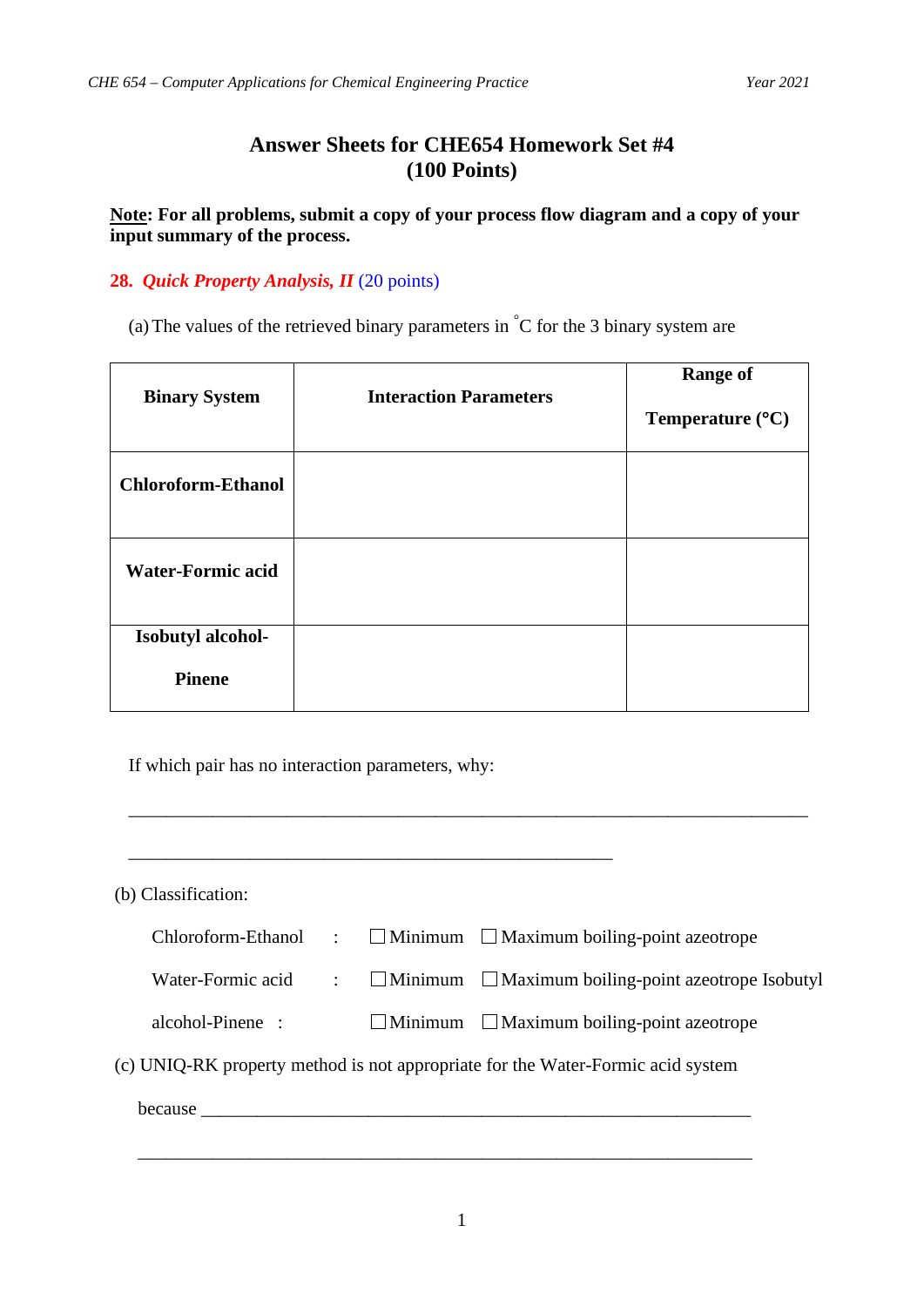Two alternate property methods better suited to predict the azeotrope for Water-Formic

acid system are \_\_\_\_\_\_\_\_\_\_\_\_\_\_\_\_\_\_\_\_\_\_\_\_\_\_\_\_\_\_\_\_\_\_\_\_\_\_\_\_\_\_\_\_\_\_\_

UNIQ-RK property method is not appropriate for the Isobutyl alcohol-Pinene system

\_\_\_\_\_\_\_\_\_\_\_\_\_\_\_\_\_\_\_\_\_\_\_\_\_\_\_\_\_\_\_\_\_\_\_\_\_\_\_\_\_\_\_\_\_\_\_\_\_\_\_\_\_\_\_\_\_\_\_\_\_\_\_\_\_\_

because \_\_\_\_\_\_\_\_\_\_\_\_\_\_\_\_\_\_\_\_\_\_\_\_\_\_\_\_\_\_\_\_\_\_\_\_\_\_\_\_\_\_\_\_\_\_\_\_\_\_\_\_\_

Two alternate property methods better suited to predict the azeotrope for Isobutyl alcohol-

Pinene system are \_\_\_\_\_\_\_\_\_\_\_\_\_\_\_\_\_\_\_\_\_\_\_\_\_\_\_

|                          |                               | <b>Range of</b>           |  |
|--------------------------|-------------------------------|---------------------------|--|
| <b>Binary System</b>     | <b>Interaction Parameters</b> | Temperature $(^{\circ}C)$ |  |
| <b>Water-Formic acid</b> |                               |                           |  |
| Isobutyl alcohol-        |                               |                           |  |
| <b>Pinene</b>            |                               |                           |  |

(d) Don't forget to submit the *T*-*x*y plots of each system!

Summary Table:

| <b>Binary System</b>           | Azeo. Temp. | $%$ Error | Azeo. $x$ | $%$ Error |
|--------------------------------|-------------|-----------|-----------|-----------|
| <b>Chloroform-Ethanol</b>      |             |           |           |           |
| <b>Water-Formic acid</b>       |             |           |           |           |
| <b>Isobutyl alcohol-Pinene</b> |             |           |           |           |

(e) Don't forget to submit the vapor pressure profile (in psia) of all components as a function

of T from 0 to  $100^{\circ}$ C.

Rearrange the relative volatility in increasing order:

\_\_\_\_\_\_\_\_\_\_\_\_\_\_\_\_\_\_\_\_\_\_\_\_\_\_\_\_\_\_\_\_\_\_\_\_\_\_\_\_\_\_\_\_\_\_\_\_\_\_\_\_\_\_\_\_\_\_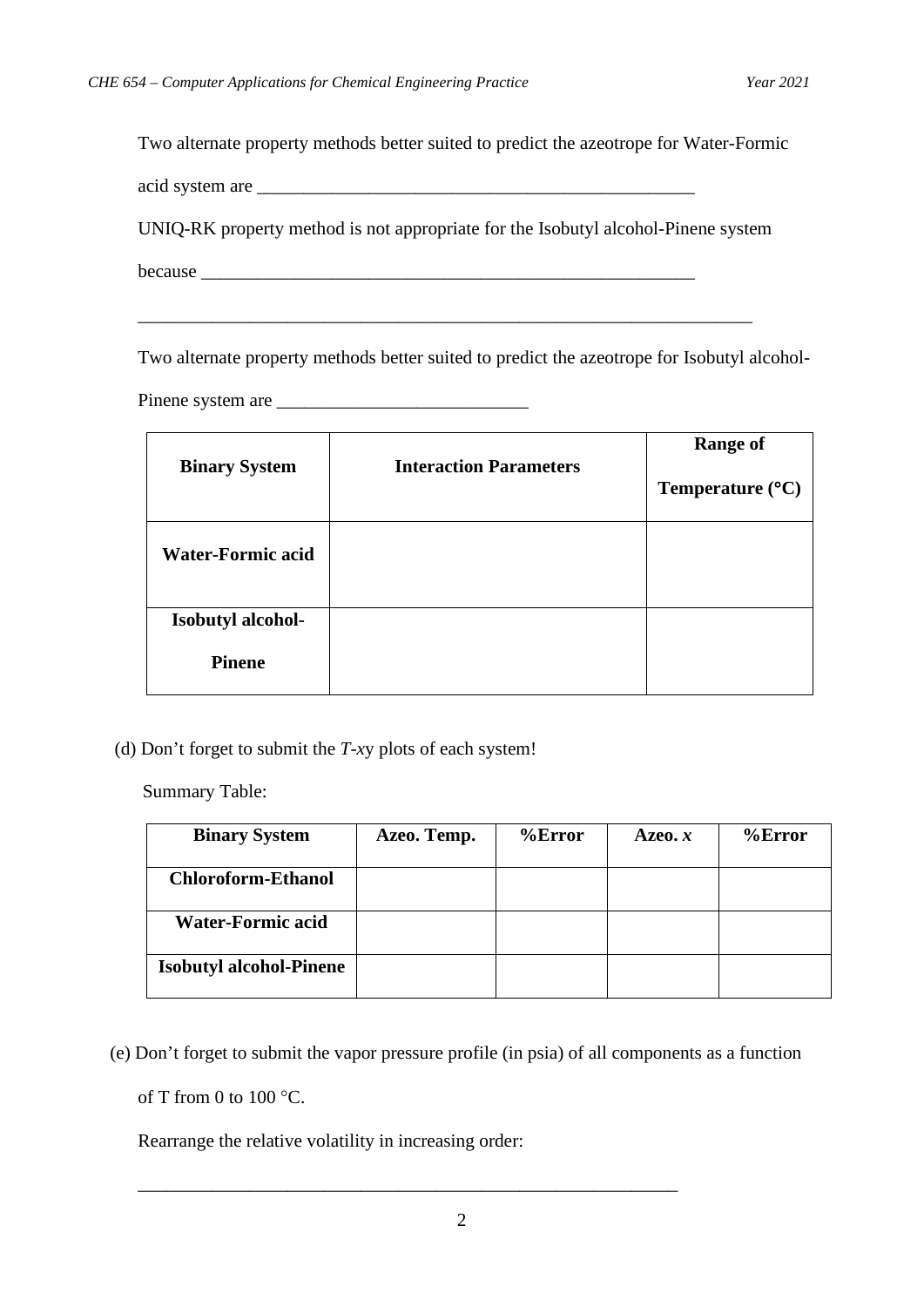## **29.** *Choosing Appropriate Property Methods, I* (20 points)

Consider the following mixtures at some given operating conditions. Choose an appropriate property method in ASPEN PLUS to calculate a desired property using any of the property features we learned such as Quick Property Analysis, Prop-Sets, and unit operation modules. Note that there is more than one choice but you are to pick one that gives high, if not best, accuracy. There is no need to save your work. Just write down the answers in the blank spaces below and tick if your property method uses Henry's Law.

(a) Activity coefficient γ of *n*-pentane in a liquid solution of 30 mol% *n*-pentane, 30 mol% acetone, and 40 mol% ethanol at 60 °F and 20 psia.

Property Method: \_\_\_\_\_\_\_\_\_\_\_\_\_\_\_\_\_\_ O With O Without Henry's Law

Activity coefficient of *n*-pentane  $=$ 

(b) Solubility (in mole fraction) of water in the organic phase of a liquid solution with 30 mol% water, 30 mol% caprolactone, and 40 mol% 3-heptanone at 20 °C and 1 bar.

Property Method: \_\_\_\_\_\_\_\_\_\_\_\_\_\_\_\_\_\_ O With O Without Henry's Law

Solubility of water  $=$ 

(c) Solubility of  $O_2$  (mole ppm) in a mixed solvent of 45-45 mol% benzene and toluene at 70 °F and 10 psia (the remaining 10 mol% is oxygen. special note: you are not allowed to pick an equation of state for this problem).

Property Method: \_\_\_\_\_\_\_\_\_\_\_\_\_\_\_\_\_\_ O With O Without Henry's Law

Solubility of  $O_2 = \_$  ppm

(d) Vapor fugacity coefficient of cyclopentane in a two-phase mixture of 25 mol% benzene, 25 mol% cyclohexane, 25 mol% *n*-hexane, and 25 mol% cyclopentane at 150 psia and with 50 mol% vapor (the remaining 50% is liquid).

Property Method: \_\_\_\_\_\_\_\_\_\_\_\_\_\_\_\_ O With O Without Henry's Law

Vapor fugacity coefficient of cyclopentane = \_\_\_\_\_\_\_\_\_\_\_\_\_\_\_

(e) Heat of mixing of an equimolar mixture of formic-acid and acetone at 50 °F and 20 psia.

Property Method:  $\overline{O}$  With  $\overline{O}$  Without Henry's Law

Heat of  $mixing =$  Btu/lbmol

(f) Liquid viscosity of a mixture of 40 mol% acetic-acid, 40 mol% methanol, and 20 mol%  $CO<sub>2</sub>$  at 100  $^{\circ}$ C and 50 bar.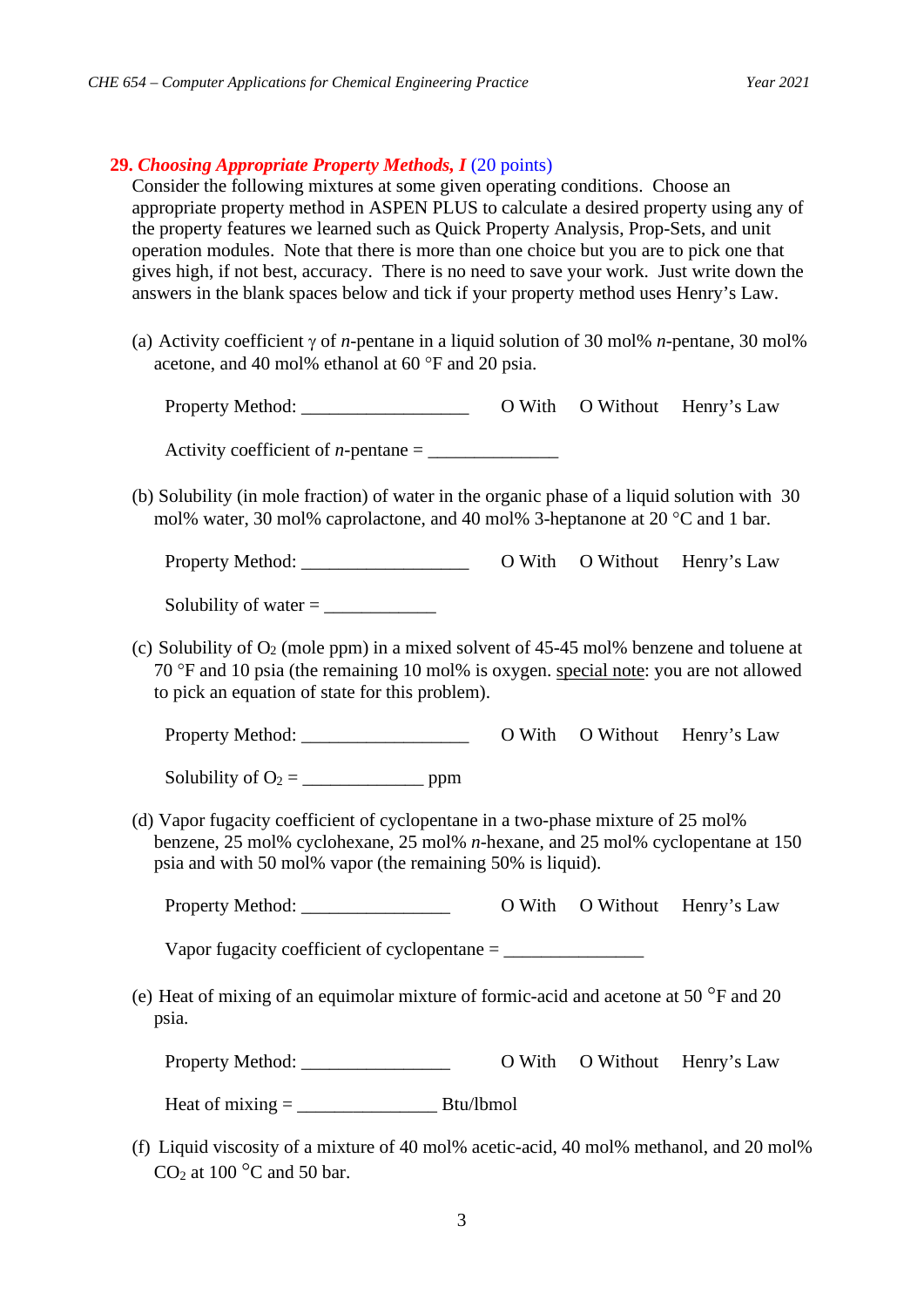|                                                                                                                                                                                                                                                      |        |                  | O With O Without Henry's Law |  |  |  |
|------------------------------------------------------------------------------------------------------------------------------------------------------------------------------------------------------------------------------------------------------|--------|------------------|------------------------------|--|--|--|
|                                                                                                                                                                                                                                                      |        |                  |                              |  |  |  |
| (g) Temperature in a 1-bar flash vessel needed to produce a vapor stream that contains 40<br>mol% ammonia from a feed mixture at 20 °C and 1 bar containing 30 mol% ammonia,<br>30 mol% methanol, 30 mol% ethanol, 5 mol% $O_2$ , and 5 mol% $N_2$ . |        |                  |                              |  |  |  |
| Property Method:                                                                                                                                                                                                                                     |        |                  | O With O Without Henry's Law |  |  |  |
| Flash temperature = $\_\_\_\_\_\_\_\_\$ °C                                                                                                                                                                                                           |        |                  |                              |  |  |  |
| (h) Pressure at which the heat of vaporization of water is equal to 9.0 kcal/gmol. Note that<br>the heat of vaporization of water at $1 \text{ atm} = 9.71 \text{ kcal/gmol}$ .                                                                      |        |                  |                              |  |  |  |
| Property Method:                                                                                                                                                                                                                                     |        |                  | O With O Without Henry's Law |  |  |  |
| $Pressure = \_ \_ \_$ atm                                                                                                                                                                                                                            |        |                  |                              |  |  |  |
| 31. Choosing Appropriate Property Methods, III (20 points)                                                                                                                                                                                           |        |                  |                              |  |  |  |
| (a) Solubility (mole ppm) of $N_2$ in a two-phased mixture of 20 mole% $N_2$ , 30 mole%<br>water, 20 mole% methanol, and 30 mole% acetone at 1 atm and 30 °C.                                                                                        |        |                  |                              |  |  |  |
|                                                                                                                                                                                                                                                      | O With |                  | O Without Henry's Law        |  |  |  |
|                                                                                                                                                                                                                                                      |        |                  |                              |  |  |  |
| (b) Solubility (mass faction) of water in the organic phase of a two-liquid mixture with 50<br>mass% isoheptanol and 50 mass% water at 1 atm and 20 °C.                                                                                              |        |                  |                              |  |  |  |
|                                                                                                                                                                                                                                                      |        |                  | O With O Without Henry's Law |  |  |  |
|                                                                                                                                                                                                                                                      |        |                  |                              |  |  |  |
| (c) Heat of mixing of a mixture of 30 mole% benzene, 30 mole% toluene, and 40 mole%<br>para-xylene at 20 atm and 10 °C.                                                                                                                              |        |                  |                              |  |  |  |
|                                                                                                                                                                                                                                                      |        | O With O Without | Henry's Law                  |  |  |  |
| Heat of $mixing =$ Btu/lbmol                                                                                                                                                                                                                         |        |                  |                              |  |  |  |
| (d) Liquid fugacity coefficient of ethanol in a liquid mixture of 50 mole% ethanol and 20<br>mole% propane, and 30 mole% acetylene at 50 atm and 25 °C.                                                                                              |        |                  |                              |  |  |  |
|                                                                                                                                                                                                                                                      | O With | O Without        | Henry's Law                  |  |  |  |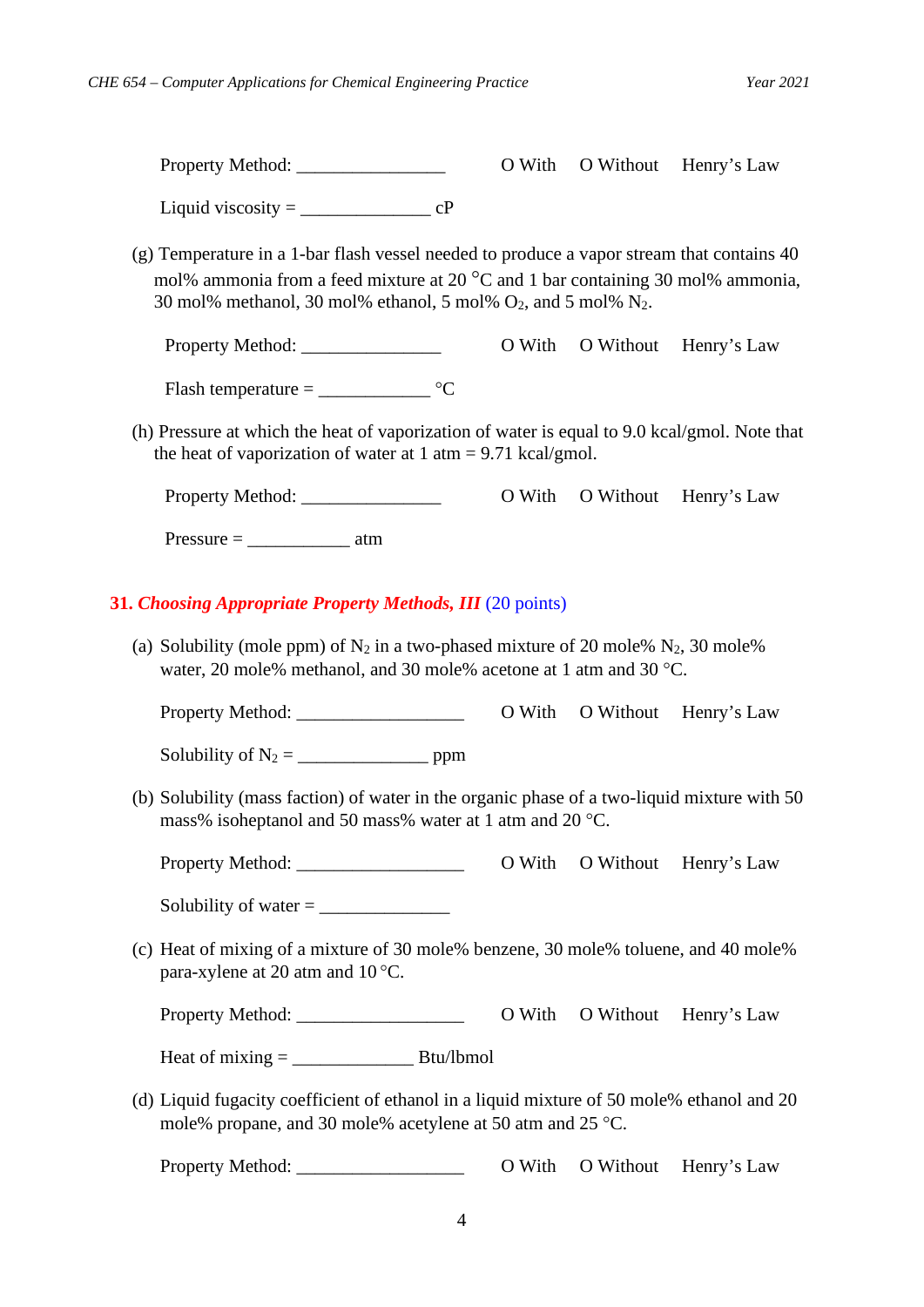| (e) Heat of vaporization of pure water at 80 $^{\circ}$ C.                                                                                                                                                                                         |  |  |                              |
|----------------------------------------------------------------------------------------------------------------------------------------------------------------------------------------------------------------------------------------------------|--|--|------------------------------|
| Property Method:                                                                                                                                                                                                                                   |  |  | O With O Without Henry's Law |
|                                                                                                                                                                                                                                                    |  |  |                              |
| (f) Vapor enthalpy of a 2-phase mixture of 20 mole% ammonia, 30 mole% benzoic-acid,<br>and 50 mole% <i>n</i> -butane at 1 atm and vapor fraction = 0.3.                                                                                            |  |  |                              |
|                                                                                                                                                                                                                                                    |  |  | O With O Without Henry's Law |
| Vapor enthalpy = $\frac{S}{S}$                                                                                                                                                                                                                     |  |  |                              |
| (g) Which of the following 5 components has the $3rd$ highest volatility (i.e. 2 components<br>are more volatile and 2 components are less volatile) at $T = 100$ °F: 1-hexene, 1,4-<br>hexadiene, methanol, chloroform, and 3-methylcyclopentene? |  |  |                              |
|                                                                                                                                                                                                                                                    |  |  |                              |
|                                                                                                                                                                                                                                                    |  |  |                              |
| (h) Solubility (mole ppm) of $O_2$ in a two-phased mixture of 10 mole% $O_2$ , 30 mole%<br>ethanol, 30 mole% 1-propanol, and 30 mole% <i>n</i> -butanol at 14.7 psia and 100 °F.                                                                   |  |  |                              |
|                                                                                                                                                                                                                                                    |  |  | O With O Without Henry's Law |
|                                                                                                                                                                                                                                                    |  |  |                              |
| 32. Waste Stream Purification Using Multiple Property Methods (20 points)                                                                                                                                                                          |  |  |                              |
| (a) SR-POLAR property method is appropriate for the high pressure section of the<br>process because                                                                                                                                                |  |  |                              |
|                                                                                                                                                                                                                                                    |  |  |                              |
| (b) Don't forget to submit input summary!                                                                                                                                                                                                          |  |  |                              |
| Molar vapor fraction in the LP-partial condenser: _______                                                                                                                                                                                          |  |  |                              |

Operating parameters of the 2 columns: